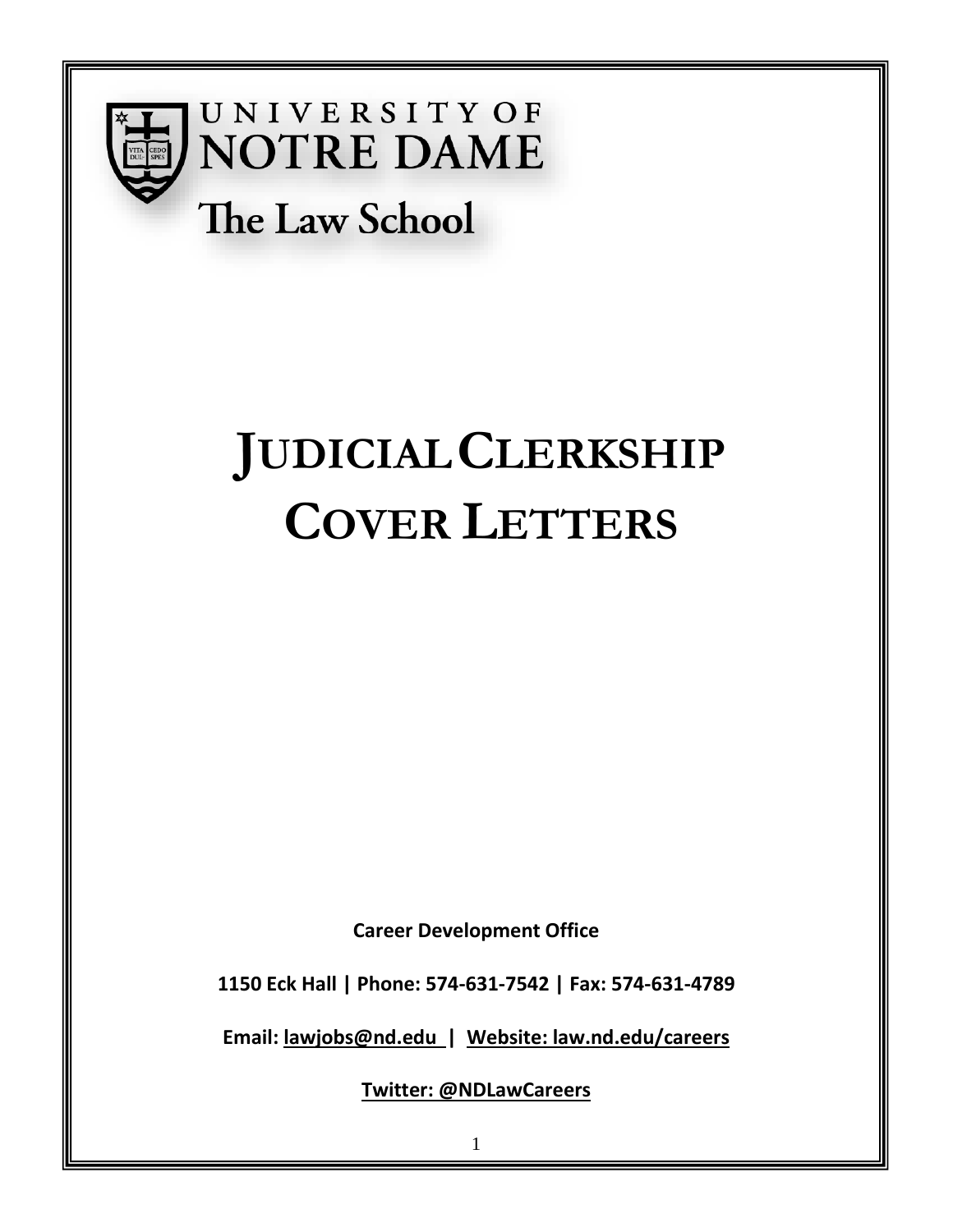## **JUDICIAL CLERKSHIP COVER LETTERS**

Judicial clerkship cover letters should be kept brief—in no circumstance should they be more than one page. The cover letter is simply the conduit for your application materials, so allow your resume to convey your pertinent information. Above all, you must avoid making any grammatical or typographical errors in your cover letter. It is essentially your first writing sample, so any mistake can cause your application to be thrown out without further review. Use a simple, easy-to-read font matching your resume's font in 10- or 12-point size and margins of at least one inch.

#### **Addressing the Letter**

Correctly address your cover letter and envelope with the proper titles. All judges are referred to as "The Honorable," followed by his or her full name (including middle initial, if known), the court in which the judge sits, and the address:

The Honorable Denise L. Cote United States District Court for the Southern District of New York Daniel Patrick Moynihan United States Courthouse 500 Pearl Street New York, NY 10007

The Honorable Patricia O'Brien Cotter Montana Supreme Court Justice Building 215 North Sanders Helena, MT 59620

In the salutation, always use the appropriate title (e.g., Judge/Justice/Chief Justice) followed by the judge's last name.

Dear Judge Cote: Dear Justice Cotter:

Senior, magistrate, and bankruptcy judges are addressed simply as "Judge" with no modifier.

Close the letter with "Respectfully" instead of "Sincerely."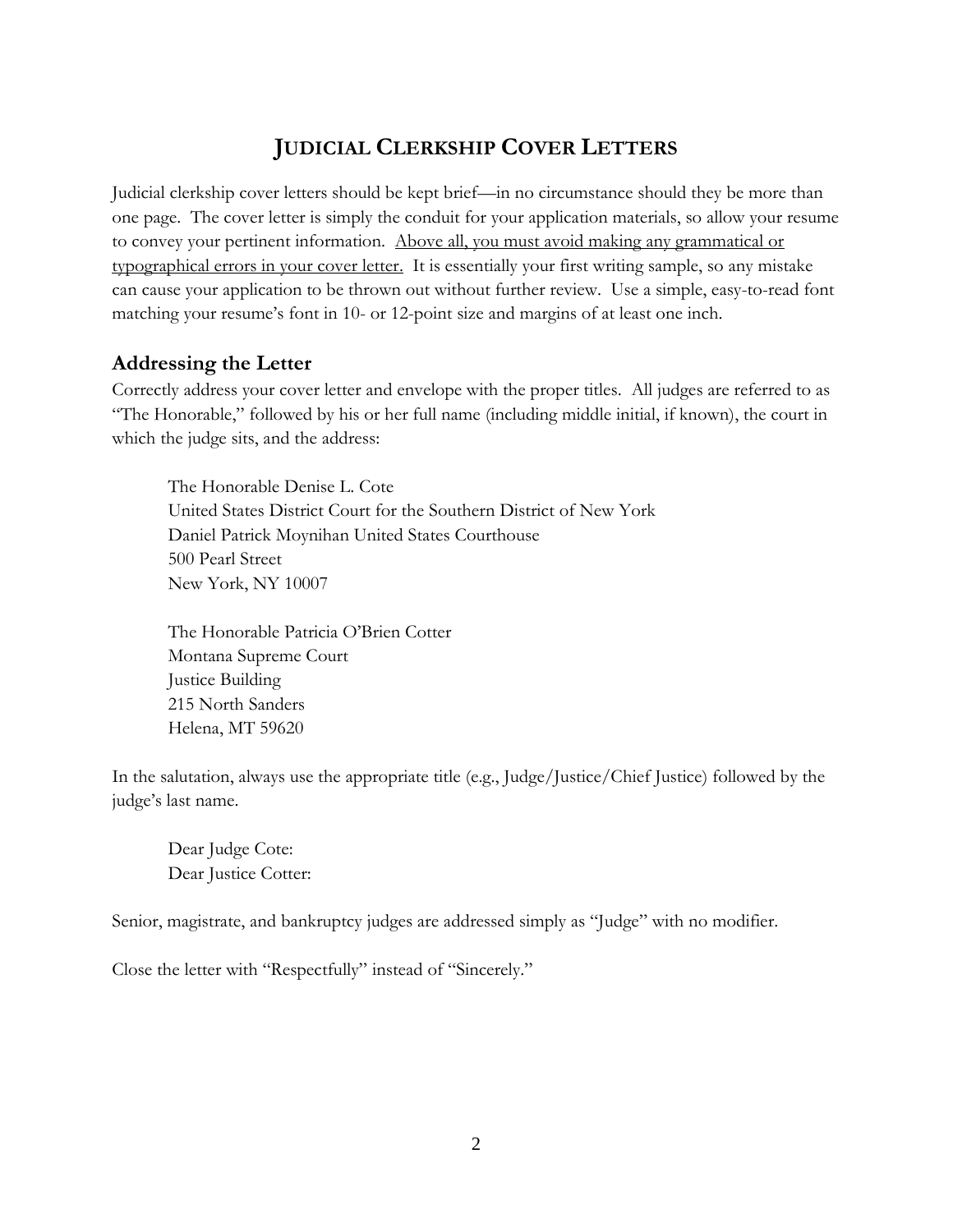#### **Writing the Standard Form Letter**

Your cover letter should contain the following information:

- 1) Your contact information (mailing address, phone number, and email address) in an address block or header.
- 2) Your status as a student at Notre Dame Law School and your year of graduation.
- 3) The judicial term for which you are applying (e.g., I am writing to apply for a position as a law clerk in your chambers for the 2018–2019 term). If you are interested in both one- and two-year clerkships, state that you are applying for a clerkship "beginning in 2019."
- 4) The items that are enclosed with the cover letter (e.g., Enclosed please find my resume, transcript, writing sample, and a list of references who will provide letters of recommendation under separate cover).
- 5) A brief description in the cover letter of the context of your writing sample.
- 6) The names, titles, and contact information of people who will be sending letters of recommendation on your behalf, or the names and titles of people whose letters are included in your application.
- 7) Any references. For example, if you did a judicial externship, then that judge may note write a letter of recommendation but will serve as a reference. You can note that in your letter.
- 8) Any dates you will be near the courthouse and available for an interview.

### **Going Beyond the Universal Cover Letter**

Every cover letter should contain the information above. In some cases, particularly when applying to state courts, it is appropriate to include more information. Do not simply restate your resume, though. Remember to focus on why you are interested in this specific judge and any unique qualifications you possess.

Some additional facts you may want to include are:

- 1) A geographic connection to the area that is not immediately evident from your resume, the fact that you are only applying to courts in a specific geographic area, or that you have a strong commitment to practice in that location after clerking.
- 2) The name of any person who specifically referred you to the judge.
- 3) Something about a judge's background that makes you especially interested in clerking for him or her.
- 4) Extensive legal writing experience.
- 5) Your interest in a specific area of law if the court is one of limited jurisdiction, or your particular interest in a trial or appellate court.
- 6) Relevant specialized classes or prior experience in a field directly related to the court.
- 7) How a prior judicial internship influenced your desire to clerk.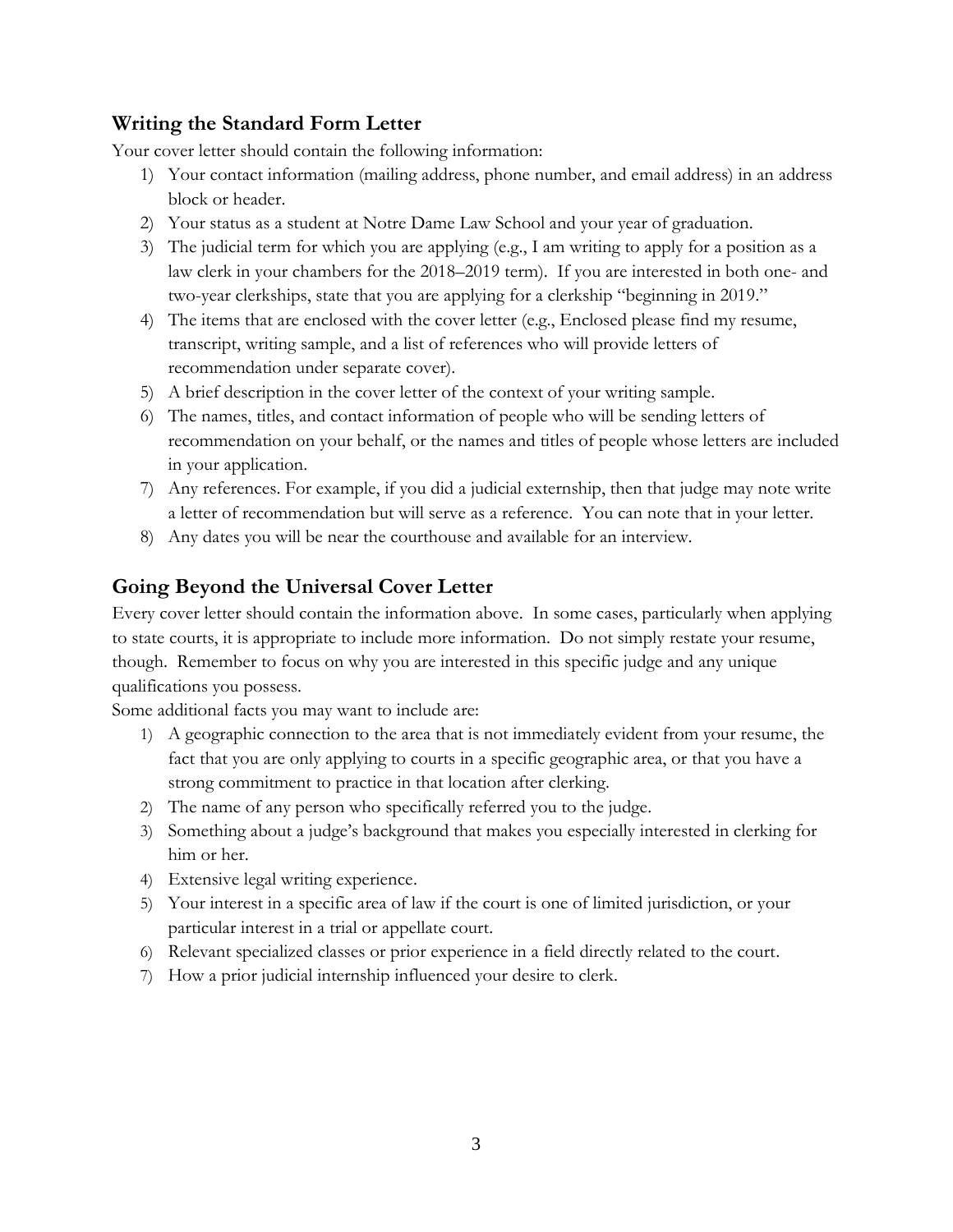#### **Sample Judicial Clerkship Cover Letters**

#### Sample Letter #1 – the Basic

Ruggero Aldisert, a former judge on the U.S. Court of Appeals for the Third Circuit, advocated a standard form cover letter. In his article *The Rat Race: Insider Advice on Landing Judicial Clerkships*, he supplies the following sample letter as a good example. We recommend this cover letter for the majority of situations.

Joseph Applicant 123 Eddy Street South Bend, IN 46556

August 15, 2016

The Honorable Jane Branstetter Stranch 701 Broadway, Room 330 Nashville, TN 37203

Dear Judge Stranch,

I am a third-year student at Notre Dame Law School and \_\_\_\_\_\_\_\_\_\_\_\_ editor of the \_\_\_\_\_\_\_\_\_\_ Journal/Law Review. I am writing to apply for a 2018–2019 term clerkship in your chambers.

Enclosed please find my resume, law school and undergraduate transcripts, and writing sample. The writing sample is a Note a wrote examining  $\qquad \qquad$  Also enclosed are letters of recommendation from Professors Julian Velasco (574.631.4965), Paolo Carozza (574.631.4128), and Veronica Root (574.631.4766). The Honorable Rebecca R. Pallmeyer of the United States District Court for the Northern District of Illinois has also agreed to serve as a reference and may be reached at 712.546.8811.

If there is any other information that would be helpful to you, please let me know. Thank you for your consideration.

Respectfully,

Joseph Applicant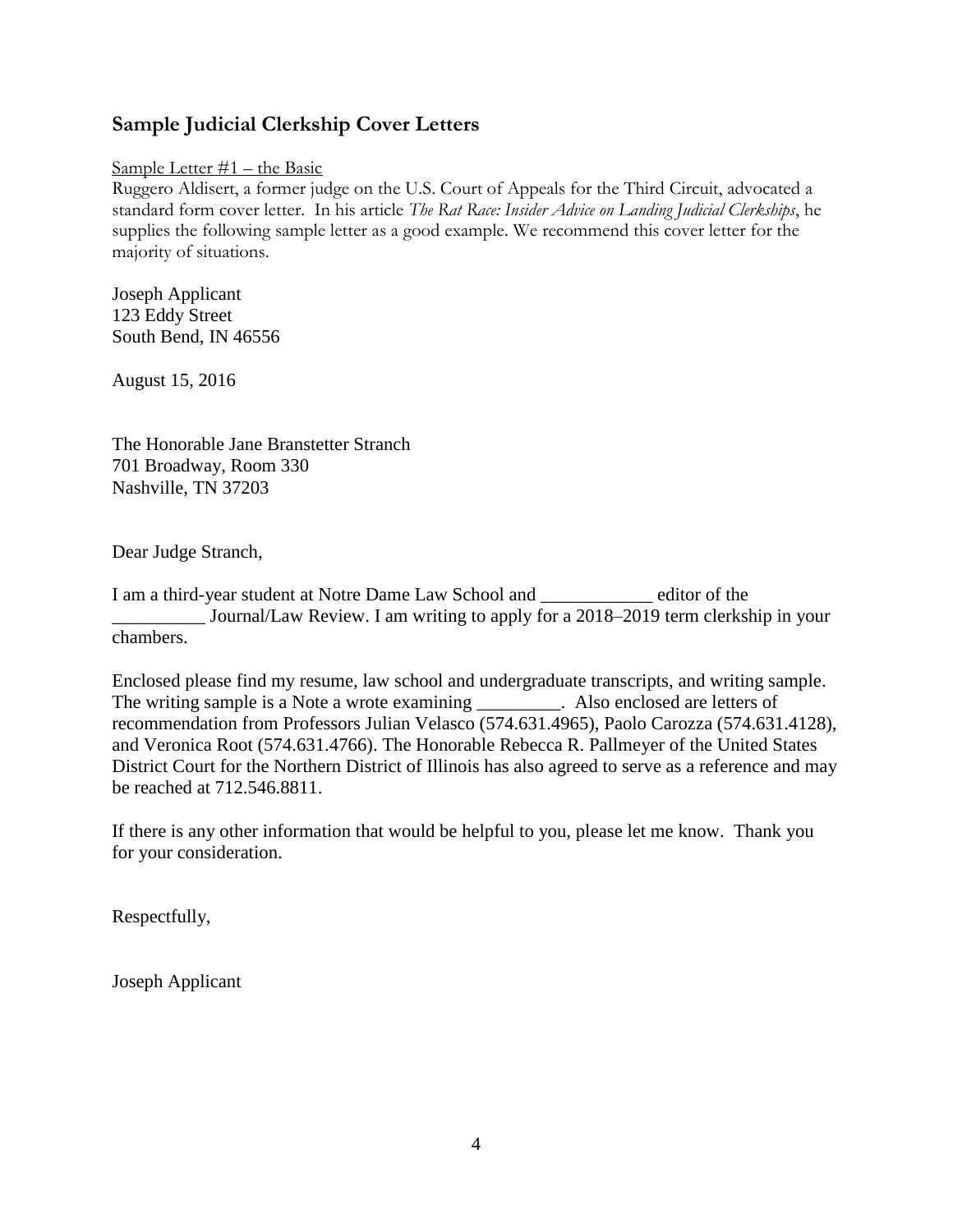Sample Letter #2 – Format for Including More Detail

[Your address]

[Date]

[Judge's Address]

[Salutation]

[1st Paragraph: Identify yourself, your law school, what position you are seeking, and for what time period. If you have specific reasons for wanting to clerk for this judge, state them here. For instance, mention a geographical connection to the area, the name of a person who referred you to this judge, any connection you have with this specific judge, or your interest in a trial or appellate court or specific area of law for a court of limited jurisdiction.]

[2nd Paragraph: Provide your qualifications for a clerkship here. Instead of restating facts that are self-evident from your resume, offer examples from your background. Two good topics for this paragraph are extensive legal researching and writing experience or prior employment that has prepared you for a clerkship.]

[3rd Paragraph: Explain which documents are enclosed and who your references are. Tell the judge when you will be in the area for a potential interview. Finally, thank the judge for considering your application.]

Respectfully,

[Signature]

[Name]

**Enclosures**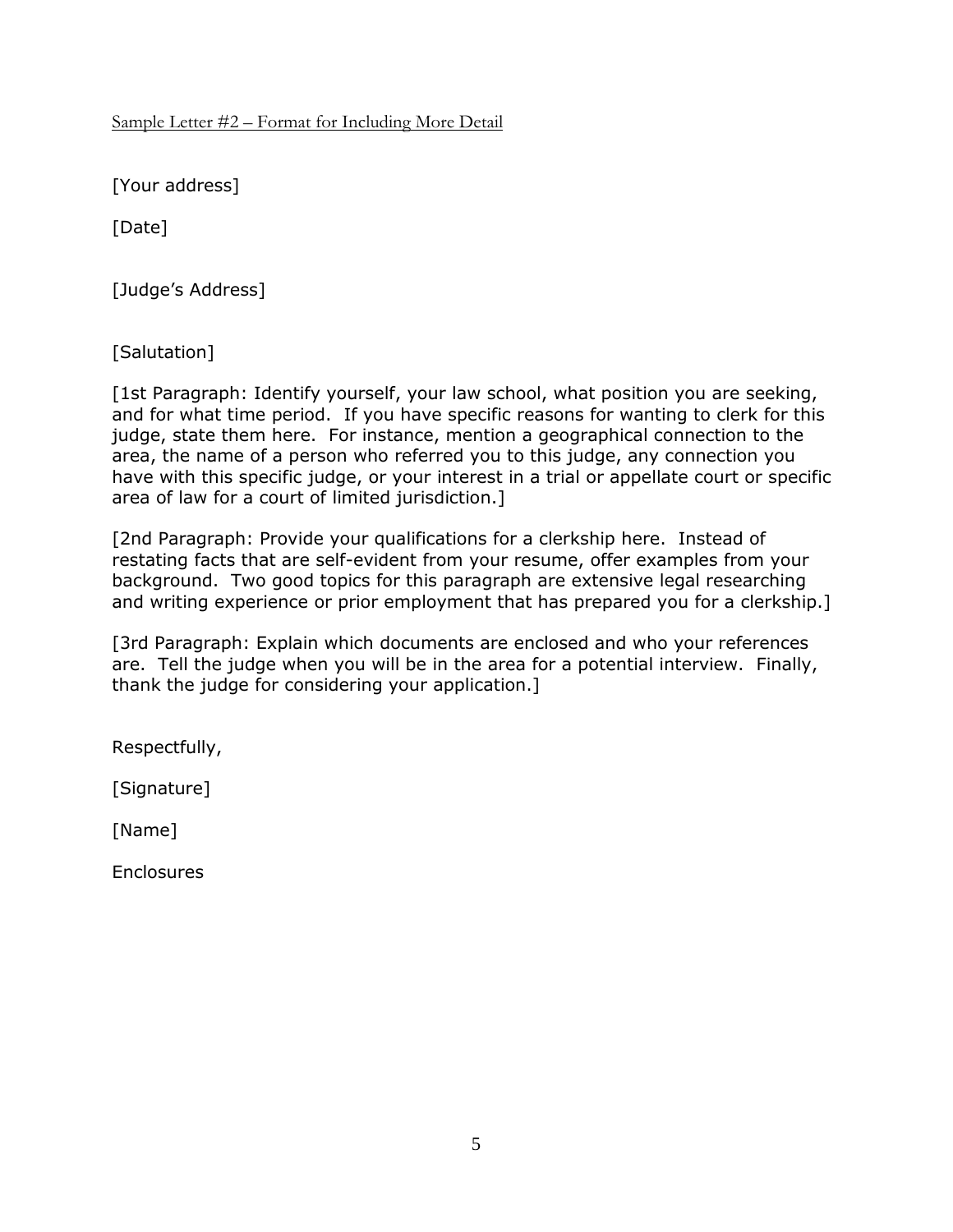Sample Letter  $#3$  – Including the Specifics

Martin Prince 2255 Eagle Rock #5 Granger, IN 46555 555-123-6789 email@nd.edu

September 6, 2016

The Honorable Robert E. Payne United States District Court for the Eastern District of Virginia Spottswood W. Robinson III and Robert R. Merhige, Jr., Federal Courthouse 701 East Broad Street Richmond, VA 23219

Dear Judge Payne:

Please accept this letter as an application for a clerkship in your chambers for the 2018–2020 term. Professor John Doe of Notre Dame Law School recommended that I write to you when he learned of my interest in clerking after I graduate from Notre Dame in May 2018.

As you will see from my enclosed transcript and resume, I earned my Master's degree in engineering prior to law school. I am particularly interested in a clerkship with you because of the large number of patent cases on your docket. I spent last summer clerking at Leydig, Voit & Mayer, Ltd., an intellectual property law firm in Chicago, and I believe that this experience prepared me well for a clerkship in your chambers.

Enclosed please find a copy of my resume, my most recent transcript, and a writing sample. My writing sample is a draft of an opinion that I wrote for Judge Walter S. Smith, Jr. last summer, included with his permission. Finally, letters of recommendation from Judge Smith (817-750- 1519), Professor John Doe (574-631-3642), and Professor Stacy Williamson (574-631-3572) are also included.

If you have any questions, please feel free to contact me at the above address and telephone number. Thank you very much for considering my application.

Respectfully,

Martin Prince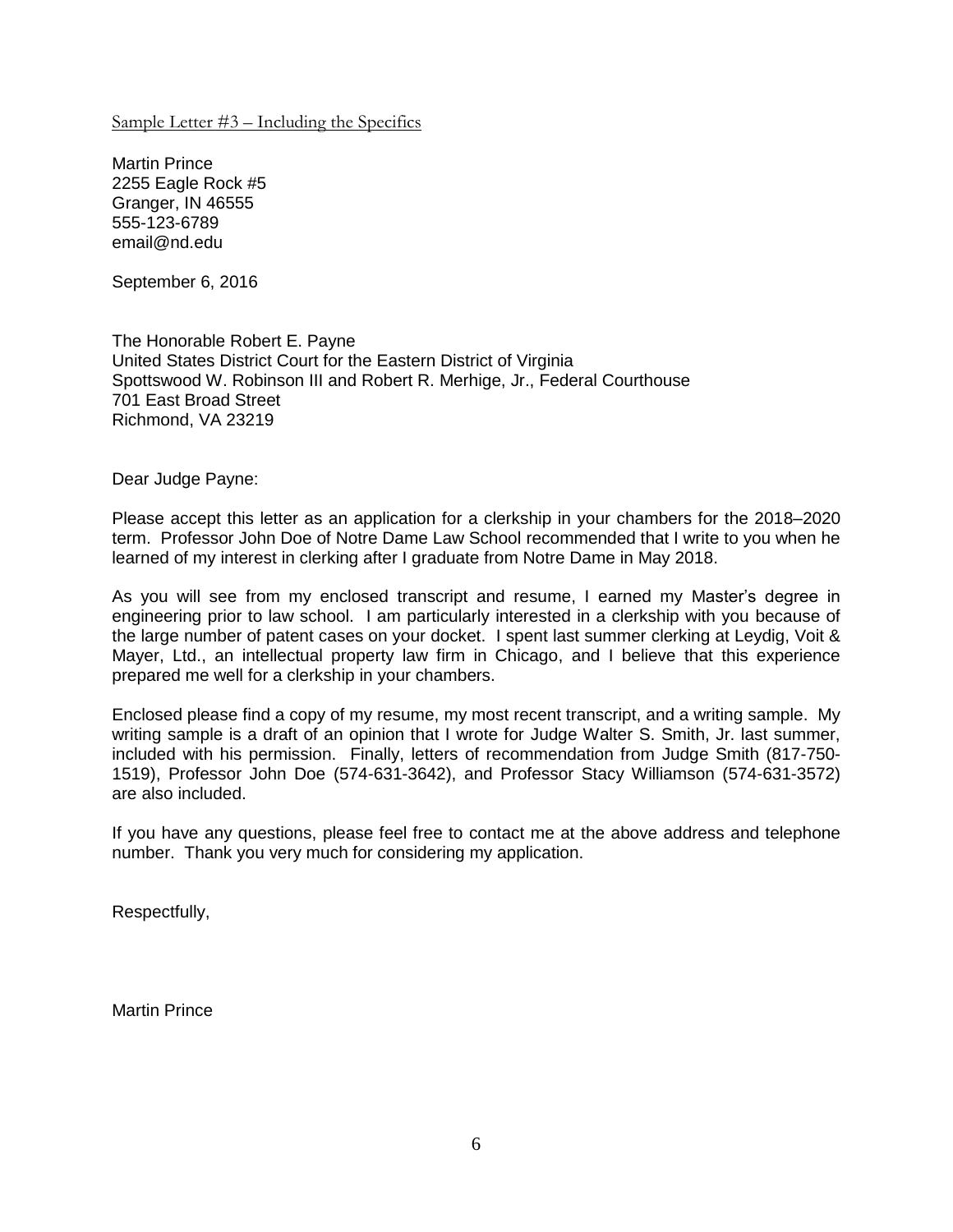Sample Letter #4 – More Personalization in a Resume-Matching Format

Allison Taylor 57436 Willis Street, South Bend, IN 46637 ataylor@nd.edu • 574-619-6196

September 6, 2016

The Honorable Charles A. Wilson U.S. Court of Appeals for the Eleventh Circuit Sam M. Gibbons United States Courthouse 801 North Florida Avenue, Room 16B Tampa, FL 33602

Dear Judge Wilson:

I am a third-year student at Notre Dame Law School and am writing to apply for a clerkship in your chambers beginning in September 2019. As a native of Florida, I am particularly interested in returning home to clerk. My summer with the Appellate Practice team at Foley & Lardner convinced me that clerking for a federal appellate court will be the ideal way to begin my career.

Attached for your review are my résumé, law school transcript, writing sample, and list of references. The writing sample is an excerpt from my legal writing assignment that received the Dean's Award for one of the best briefs in the class. Letters of recommendation from Notre Dame Professors Nicole Garnett, Lloyd Hitoshi Mayer, and Julian Velasco will be sent under separate cover.

Thank you for considering my application. Please feel free to contact me if I can provide you with any additional information.

Respectfully,

#### Allison Taylor

(Note that with this letter a separate page of References would be included, listing each professor's name, title, email, telephone number, and address.)